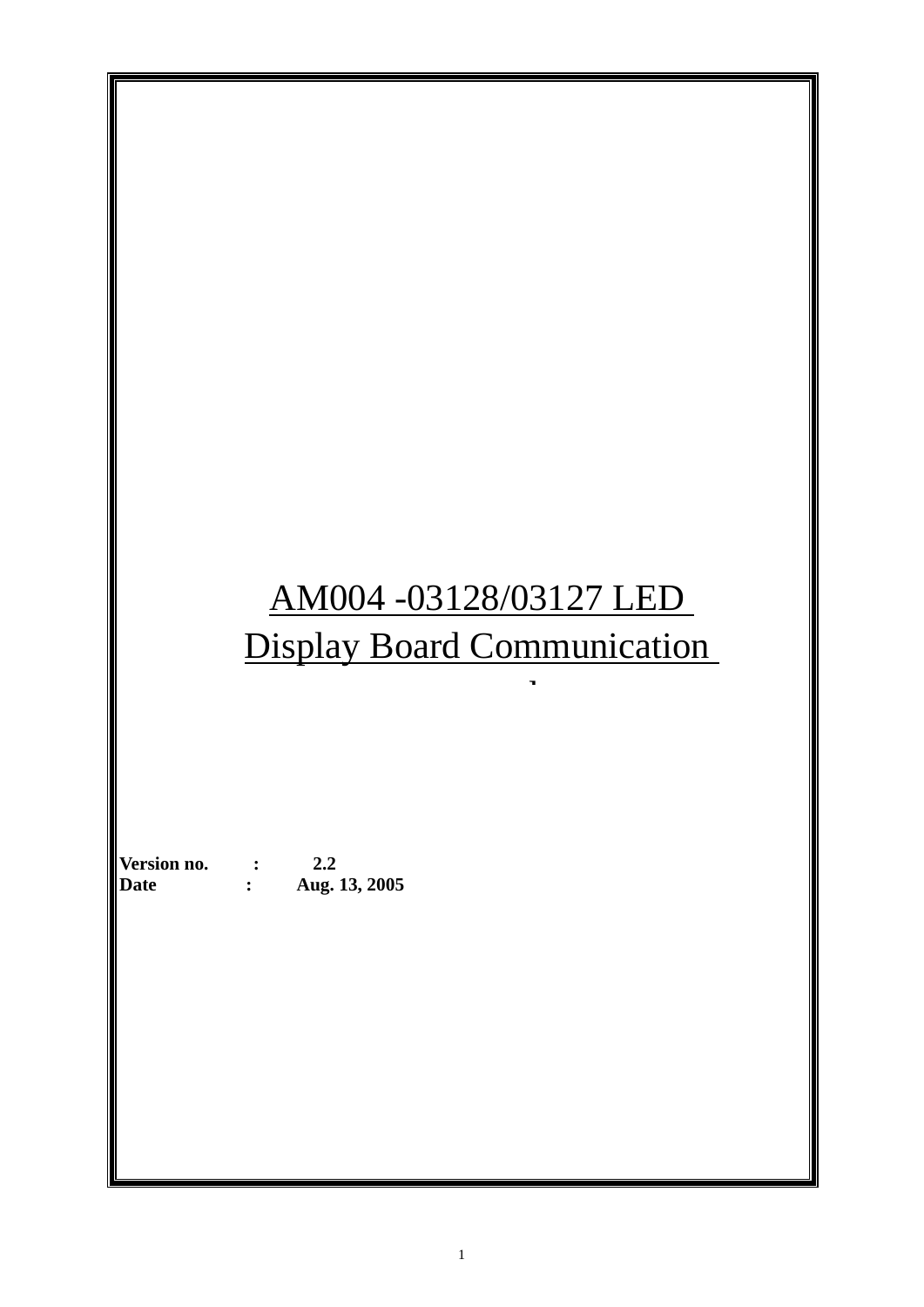TABLE OF CONTENTS

| 1  | Scope<br>3                                                    |
|----|---------------------------------------------------------------|
| 2. | Applicable System<br>3                                        |
| 3. | <b>Interfacing Method</b><br>3                                |
|    | 4. Data Structure<br>$\mathcal{R}$                            |
|    | 4.1 ID Setting                                                |
|    | 4.2 Message / Control<br>$\overline{4}$                       |
|    | <b>Real Time Clock Setting</b><br>$\langle \text{SC} \rangle$ |
|    | Sending Page content <ln><pn><br/>5</pn></ln>                 |
|    | Sending Schedule<br>$<$ Tn $>$                                |
|    | Send Graphic Block <gxn><br/>-13</gxn>                        |
|    | 4.2.5 Delete                                                  |
|    | 4.2.5.1<br>15                                                 |
|    | 4.2.5.2<br>Delete Schedule $\langle DTn \rangle$<br>15        |
|    | 4.2.5.3<br>Delete All $\langle D^* \rangle$<br>15             |
|    | 4.2.6<br>16                                                   |
|    | 4.2.7<br>16                                                   |
|    | 4.2.8<br>16                                                   |
|    | 4.2.9<br>17                                                   |
|    |                                                               |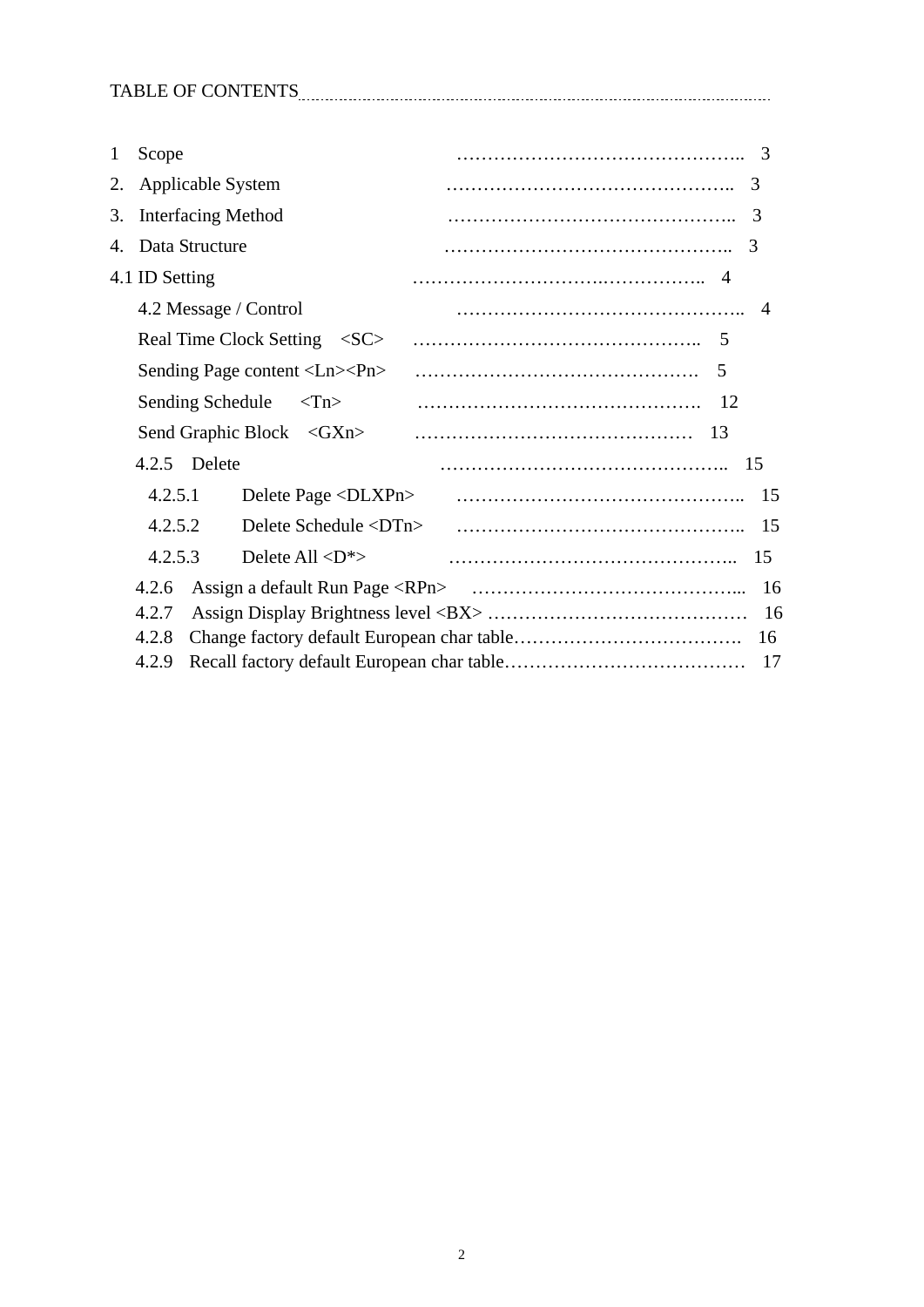# **1 Scope**

This document is to provide a definition for the communication Protocol and hardware requirement of the LED Display System.

# **2. Applicable System**

 Any LED Display Board that transfer data from a PC via the RS232 communication port or equivalent equipment is applicable to this document. System could use whole or part of this protocol.

# **3. Interfacing Method**

RS232 Baud Rate : 9600 ( 8,N,1.)

# **4. Data Structure**

All Data will have an ID no., Data Content, Xor Result and an ending code, except ID setting, there will not have xor Result.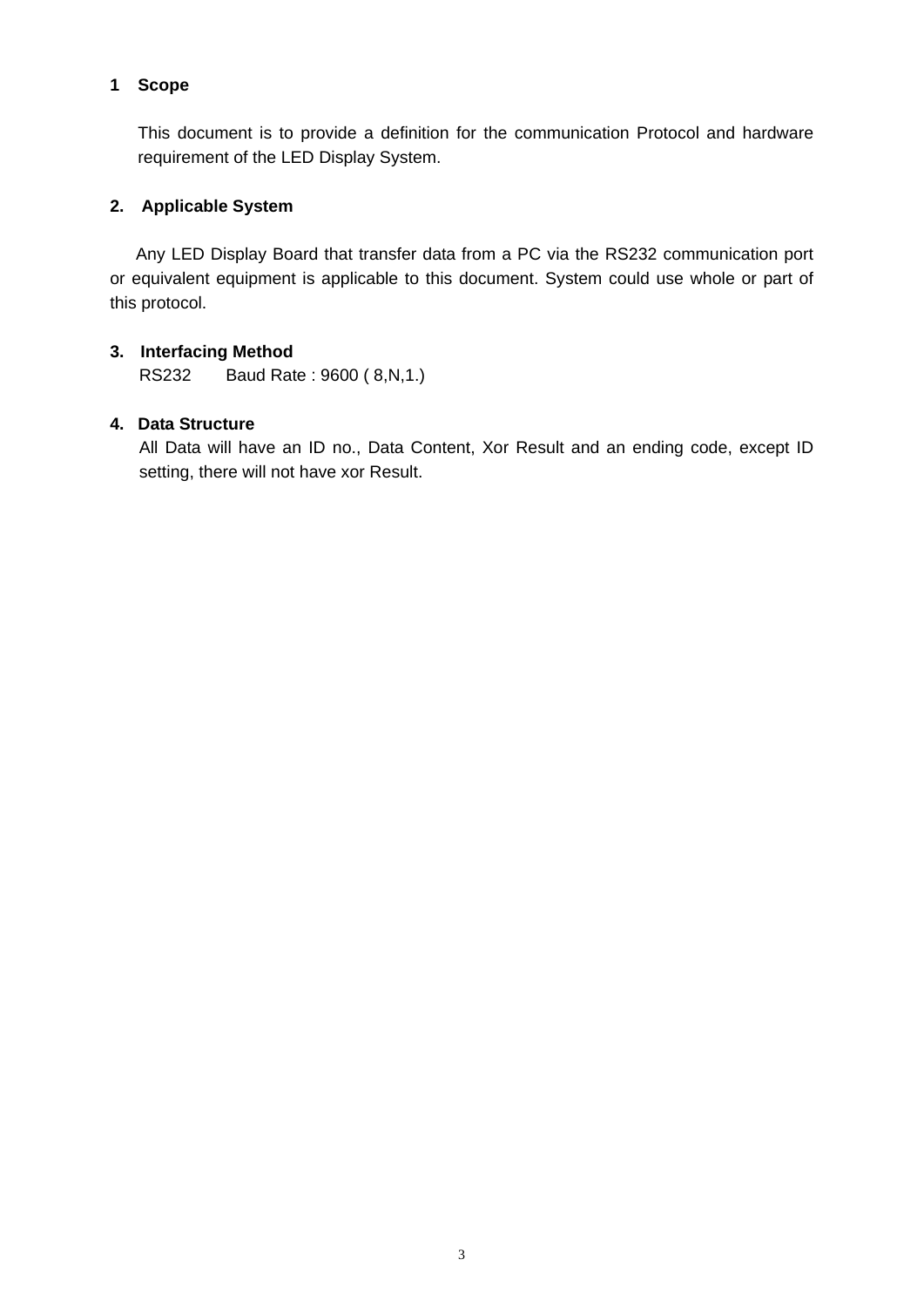# **4.1 ID Setting**

Each sign needs to have an ID, so you should set the sign ID first by the using PC software, (Use this command only when you want to change the sign ID) only one sign could be set at a time.

| Command Format<br>$PC \rightarrow MCU$ : | <id><xx><e></e></xx></id>                                       |
|------------------------------------------|-----------------------------------------------------------------|
| $\lt$ , $>$                              | Are ASCII code 3C, 3D                                           |
| ID                                       | Are character "I" & "D" (Upper case)                            |
| XX                                       | Are the Hex number 01 to FF in ASCII format (i.e. maximum 255). |
| $MCU \rightarrow PC$ :                   | XX                                                              |
| XX.                                      | Are the Hex number 01 to FF in ASCII format return from MCU     |
| ٠                                        |                                                                 |

# Note: **00 represents global call, i.e. 00 is broadcast ID.**

So the Sign ID to be set begins from 01.

### **4.2 Message / Control**

There are 6 kind of message / control transfer

- Real Time Clock Setting
- Sending Page Message
- Sending Schedule
- Sending Graphic Bolock
- Delete => Page
	- => Schedule
	- $\Rightarrow$  All
- Sending Default

#### **Format :**

| $PC \rightarrow MCU$ | <idxx><br/>Data packet<br/><b>CS</b><br/><e></e></idxx>               |
|----------------------|-----------------------------------------------------------------------|
| <idxx></idxx>        | are the ID of the designated LED board                                |
| $<$ , I,D & $>$      | are ASCII character "<", "I", "D" & ">"                               |
| XX                   | denotes the ID of the designated LED Board                            |
|                      | Values are two ASCII character from 00-FF                             |
| Data packet          | denotes data content of this transmission string                      |
| CS                   | denotes the Xor Result of the data content (Data Package).            |
| $[,C, S, \&]$        | are two ASCII character from 00-FF                                    |
| <e></e>              | Denotes the Ending code of transmission                               |
| $<$ ,E & >           | are ASCII character "<","E", and ">"                                  |
| $MCU - > PC$         | <b>ACK /NACK /No Response</b>                                         |
|                      | 1. ACK : Message with the correct Xor Result for the designated ID is |
|                      | received                                                              |
|                      | 2. NACK: Wrong xor result<br>for the designated ID is received        |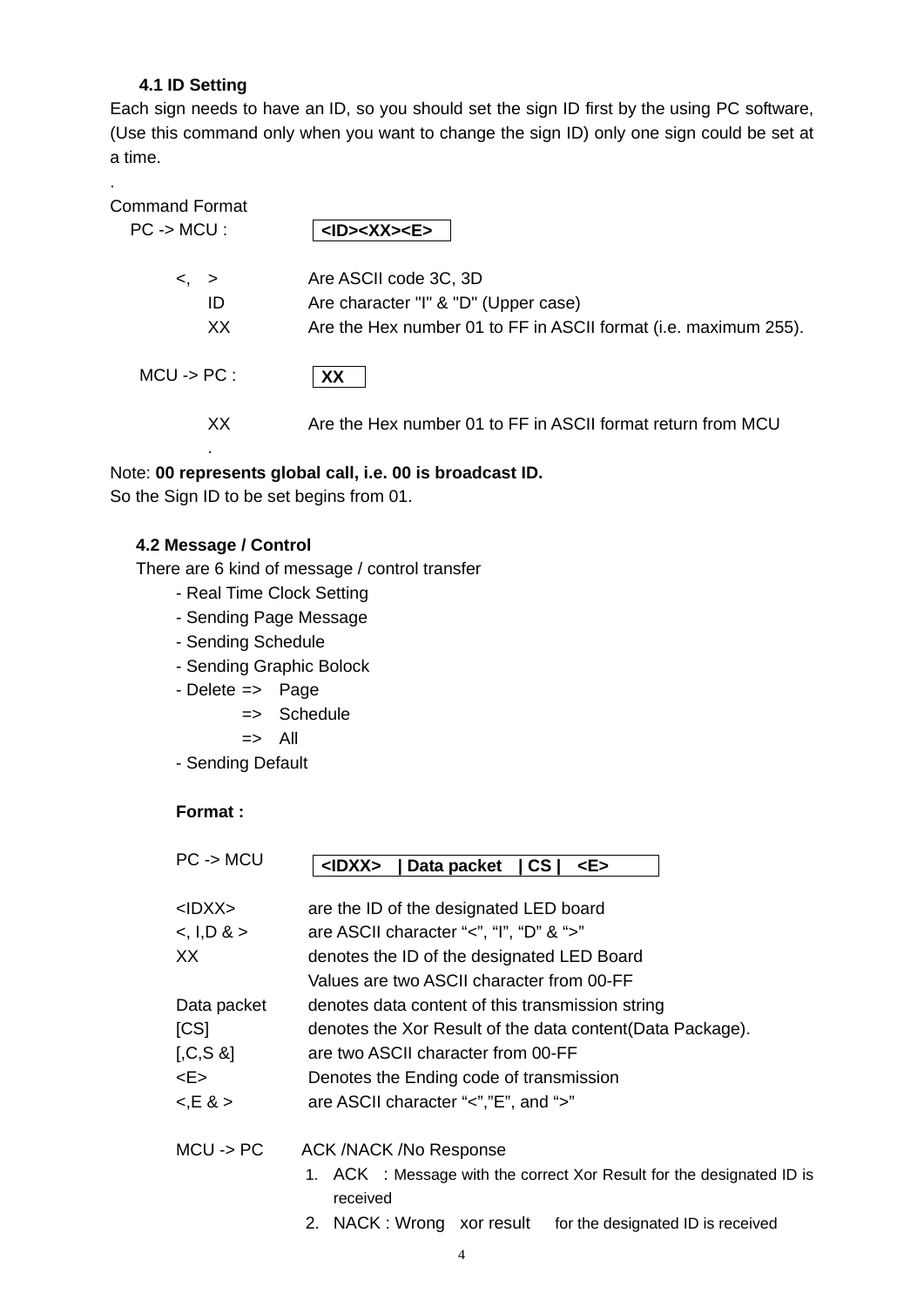3. No Response : ID not match(Message for another LED on the same transmission line) or data format is not recognized.

# **Note: There is no ACK response using Sign ID=00.**

# Data Packet

# **4.2.1 Real Time Clock Setting <SC>**

**Format : <SC> YYWWMMDDHHmmSS** 

| <sc></sc>                                              | Denotes the code for Real Time Clock setting                       |  |  |  |  |  |  |  |
|--------------------------------------------------------|--------------------------------------------------------------------|--|--|--|--|--|--|--|
| $<$ , S, C & $>$                                       | Are ASCII characters "<","S","C" & ">"                             |  |  |  |  |  |  |  |
| YY                                                     | Denotes the Year will be set into the LED Board                    |  |  |  |  |  |  |  |
|                                                        | Values are two ASCII character from 00-99                          |  |  |  |  |  |  |  |
| WW.<br>Denotes the Week will be set into the LED Board |                                                                    |  |  |  |  |  |  |  |
|                                                        | Values are Two ASCII character from 01-07, 01=Monday and 07=Sunday |  |  |  |  |  |  |  |
| MМ                                                     | Denotes the Month will be set into the LED Board                   |  |  |  |  |  |  |  |
|                                                        | Values are two ASCII character from 01-12, 01= January<br>and      |  |  |  |  |  |  |  |
| 12=December                                            |                                                                    |  |  |  |  |  |  |  |
| DD                                                     | Denotes the Day will be set into the LED Board                     |  |  |  |  |  |  |  |
|                                                        | Values are two ASCII character from 00-31                          |  |  |  |  |  |  |  |
| ΗH                                                     | Denotes the Hour will be set into the LED Board                    |  |  |  |  |  |  |  |
|                                                        | Values are two ASCII character from 00-23                          |  |  |  |  |  |  |  |
| mm                                                     | Denotes the Minute will be set into the LED Board                  |  |  |  |  |  |  |  |
|                                                        | Values are two ASCII character from 00-59                          |  |  |  |  |  |  |  |
| SS                                                     | Denotes the Second will be set into the LED Board                  |  |  |  |  |  |  |  |
|                                                        | Values are two ASCII character from 00-59                          |  |  |  |  |  |  |  |

#### **4.2.2 Sending Page content <Ln><Pn>**

# **Format :**

|             | <ln></ln>                              | $\rho$ -Pn> | $<$ FX> $ <$ MX>  | $<$ WX $>$                                  | $<$ FY $>$ | <b>MESSAGE</b> |
|-------------|----------------------------------------|-------------|-------------------|---------------------------------------------|------------|----------------|
| 4.2.2.1     | $<$ Ln>                                |             |                   |                                             |            |                |
|             |                                        |             |                   | Denotes which Line this message belongs to: |            |                |
| $<$ , L & > |                                        |             |                   | Are ASCII character "<"," L" & ">".         |            |                |
| n           |                                        |             |                   | The Line number in ASCII character, i.e.    |            |                |
|             | 1                                      | $=$         | Line 1            |                                             |            |                |
|             | 2                                      | $=$         | Line <sub>2</sub> |                                             |            |                |
|             | 3                                      | $=$         | Line 3            |                                             |            |                |
|             | 4                                      | $=$         | Line 4            |                                             |            |                |
|             |                                        |             |                   |                                             |            |                |
|             | 8                                      | $=$         | Line<br>- 8       |                                             |            |                |
|             | $***$<br>Height for 1 line is 8 pixels |             |                   |                                             |            |                |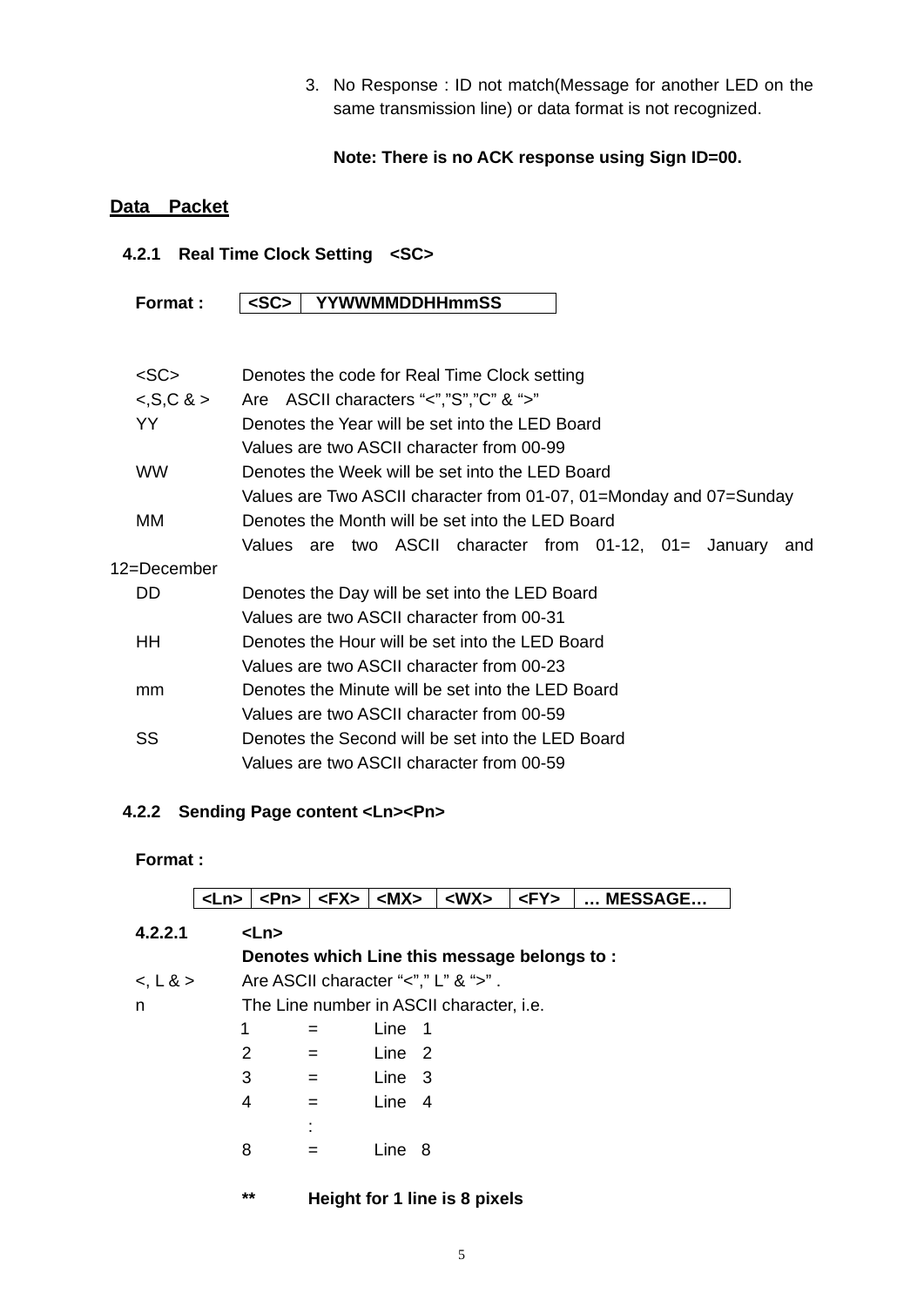|              | 4.2.2.2 < Pn                               |     |           |                                                                                         |  |  |
|--------------|--------------------------------------------|-----|-----------|-----------------------------------------------------------------------------------------|--|--|
|              | Denotes which page this message belongs to |     |           |                                                                                         |  |  |
| $<$ , P& $>$ | Are ASCII characters "<","P" & ">"         |     |           |                                                                                         |  |  |
| n            | The Page number in ACSII character, ie.    |     |           |                                                                                         |  |  |
|              | A                                          | $=$ | Page      | A                                                                                       |  |  |
|              | B                                          | $=$ | Page      | B                                                                                       |  |  |
|              |                                            |     |           |                                                                                         |  |  |
|              | Ζ                                          | $=$ | Page      | Ζ                                                                                       |  |  |
| 4.2.2.3      | <fx></fx>                                  |     |           |                                                                                         |  |  |
|              |                                            |     |           | Denotes the leading command of this page                                                |  |  |
| $<,$ F& $>$  |                                            |     |           | Are ASCII characters "<","F" & ">"                                                      |  |  |
| X            |                                            |     |           | Code for the leading command in ACSII character, ie.                                    |  |  |
|              | A/a                                        | $=$ | Immediate | (Image will be immediately appeared)                                                    |  |  |
|              | B/b                                        | $=$ | side)     | Xopen (Image will be shown from center and extend to 4                                  |  |  |
|              | C/c                                        | $=$ |           | Curtain UP (Image will be shown one line by one line<br>from bottom to top).            |  |  |
|              | D/d                                        | =   | from      | Curtain Down(Image will be shown one line by one line<br>Top to Bottom                  |  |  |
|              | E/e                                        | $=$ |           | Scroll Left (Image will be scrolled from Right to Left)                                 |  |  |
|              | F/f                                        | $=$ |           | Scroll Right (Image will be scrolled from Right to Left)                                |  |  |
|              | G/g                                        | $=$ |           | Vopen (Image will be shown from center to top and<br>Bottom one line by one line)       |  |  |
|              | H/h                                        | $=$ |           | Vclose (Image will be shown from Top and Bottom<br>to<br>Center one line by one line.)  |  |  |
|              | l/i                                        | $=$ |           | Scroll Up(Image will be scroll from Bottom to Top)                                      |  |  |
|              | J/j                                        | $=$ |           | Scroll Down ((Image will be scrolled from Bottom to Top)                                |  |  |
|              | K/k                                        | $=$ |           | Hold (Previous Screen will be kept)                                                     |  |  |
|              | L/                                         | $=$ |           | Snow (Pixels will be dropped down from top and stack up<br>to build the image)          |  |  |
|              | M/m                                        | $=$ | image)    | Twinkle (a blank diagonal line will be scrolling on the                                 |  |  |
|              | N/n                                        | =   |           | Block Move (8 pixel width display block will be<br>moved from right to left one by one) |  |  |
|              | P/p                                        | =   | image)    | Random (Random Pixel will be appeared to build the                                      |  |  |
|              | Q/q                                        | $=$ |           | Pen writing 'Hello World'                                                               |  |  |
|              | R/r                                        | $=$ |           | Pen writing 'Welcome'                                                                   |  |  |
|              | S/s                                        | $=$ |           | Pen writing 'Amplus'                                                                    |  |  |
|              |                                            |     |           |                                                                                         |  |  |

• Leading command will have two display method, Capital letter/Small letter. Only Line 1 (L1) will have the small letter leading command. If the command is in capital letter, L1 will take the control of the whole image, leading effect of the whole display will be shown simultaneously as the effect selected by L1. If the leading effect of L1 is in small letter, Each line will use its own leading effect and display one by one and from top to bottom.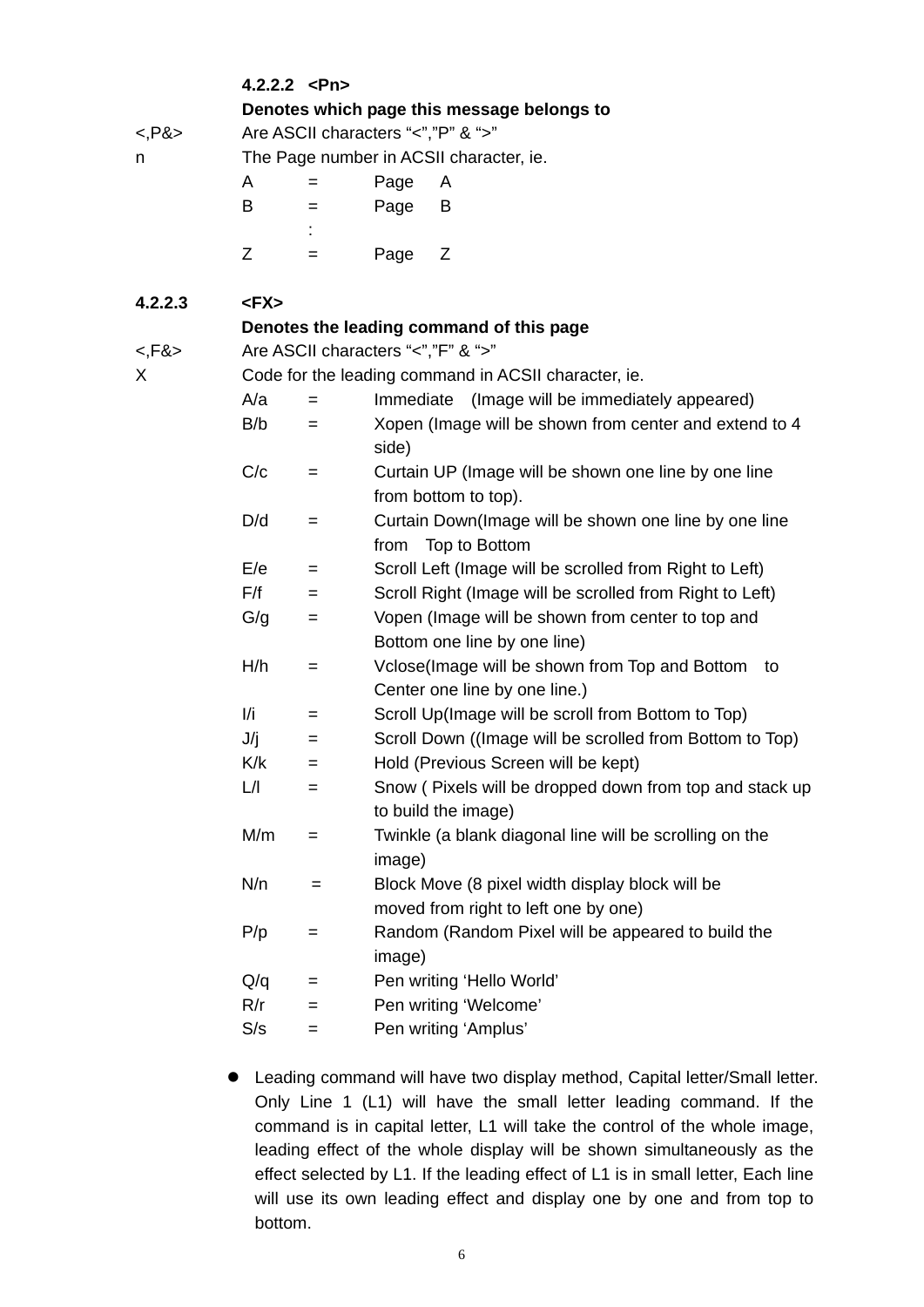# **4.2.2.4 <MX>**

**Denotes the Display method while waiting & effect speed** 

- <,M&> Are ASCII characters "<","M" & ">"
- X Code for the Display Method & Speed in ACSII character, ie.

| Set A Speed Level 1 (4XH) | Fastest |  |
|---------------------------|---------|--|
|                           |         |  |

- $A(41H) =$  Normal (Display stay steady while waiting)
- $B(42H) =$  Blinking (Display Blinking while waiting)
- $C(43H) =$  Play pre-defined song 1
- $D(44H) =$  Play pre-defined song 2
- $E(45H) =$  Play pre-defined song 3

Set B Speed Level 2 (5XH) Middle fast

- $Q(51H) =$  Normal (Display stay steady while waiting)
- $R(52H) =$  Blinking (Display Blinking while waiting)
- $S(53H) =$  Play pre-defined song 1
- $T(54H) =$  Play pre-defined song 2
- $U(55H) =$  Play pre-defined song 3

Set C Speed Level 3 (6XH) Middle slow

- $a(61H)$  = Normal (Display stay steady while waiting)
- $b(62H)$  = Blinking (Display Blinking while waiting)
- $c(63H) =$  Play pre-defined song 1
- $d(64H) =$  Play pre-defined song 2
- $e(65H) =$  Play pre-defined song 3

Set D Speed Level 4 (7XH) Slowest

| $q(71H) =$ | Normal (Display stay steady while waiting) |
|------------|--------------------------------------------|
|------------|--------------------------------------------|

- $r(72H)$  = Blinking (Display Blinking while waiting)
- s(73H) = Play pre-defined song 1
- $t(74H)$  = Play pre-defined song 2
- $u(75H) =$  Play pre-defined song 3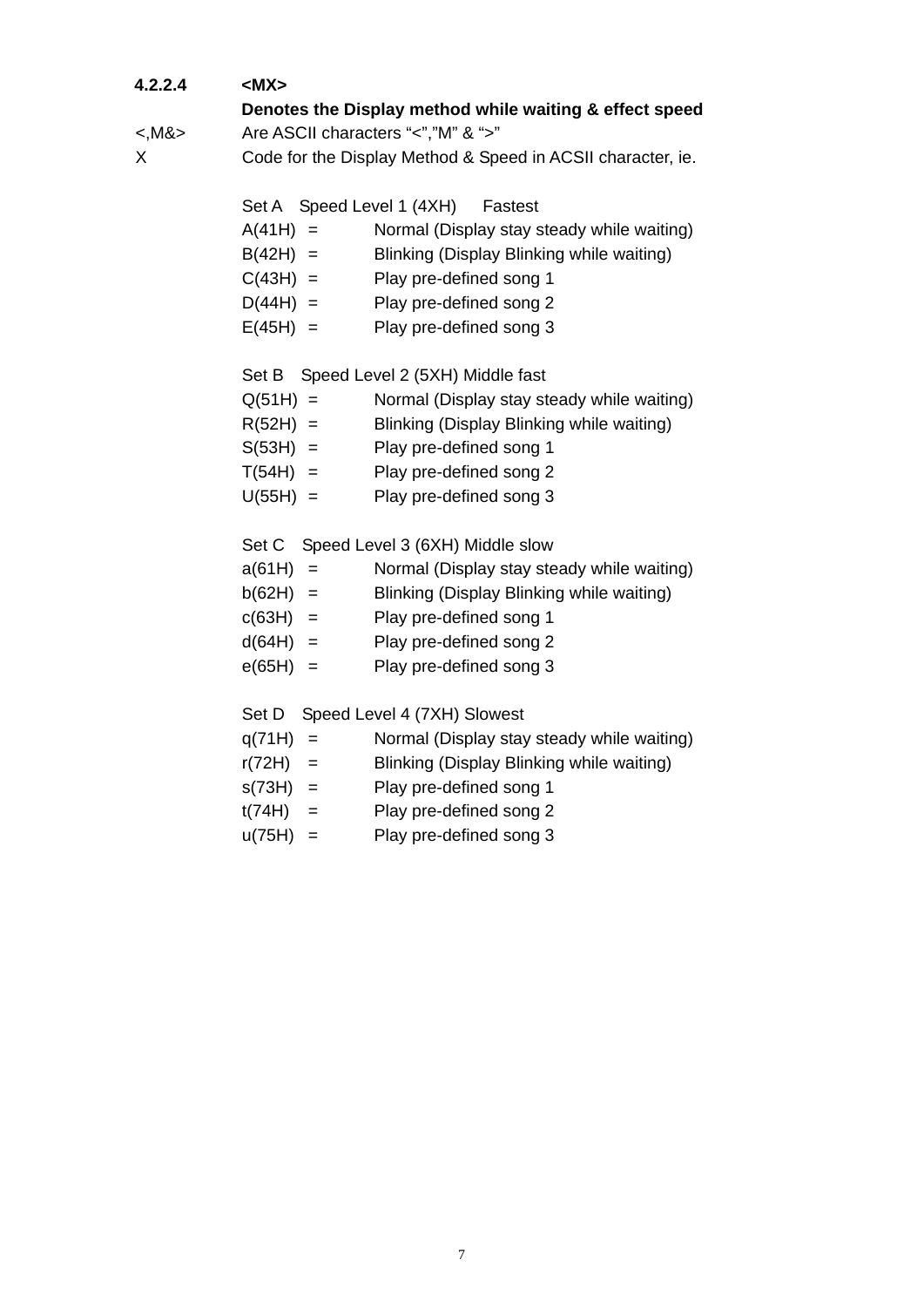# **4.2.2.5 <WX>**

# **Denotes the waiting time**

<,W&> Are ASCII characters "<","W" & ">"

X Code for the waiting time in ACSII character, i.e.

| A  | =      | 0.5 <sub>sec</sub> |
|----|--------|--------------------|
| в  | =      | 1 sec              |
| C  | =      | 2 sec              |
| I) | =      | 3 sec              |
|    | ٠<br>٠ |                    |
| 7  |        | 25 sec             |

#### **4.2.2.6 <FY>**

#### **Denotes the lagging command of this page**

<,F&> Are ASCII characters "<","F" & ">"

Y Code for the lagging command in ACSII character, ie.

| A/a | $=$ $\blacksquare$ | Immediate (Image will be immediately disappeared)       |
|-----|--------------------|---------------------------------------------------------|
| B/b | $=$ $-$            | Xopen (Image will be disappeared from center and extend |
|     |                    | to 4 side)                                              |

- $C/c =$  Curtain UP (Image will be disappeared one line by one line from bottom to top).
- $D/d =$  Curtain Down(Image will be disappeared one line by one Line from Top to Bottom
- $E/e$  = Scroll Left (Image will be scrolled from Right to Left and disappeared )
- $F/f =$  Scroll Right (Image will be scrolled from Right to Left and disappeared)
- $G/g =$  Vopen (Image will be disappeared from center to top and Bottom one line by one line)
- H/h = Vclose(Image will be disappeared from Top and Bottom to Center one line by one line.)
- $I/i =$  Scroll Up(Image will be scrolled from Bottom to Top and disappeared)
- $J/i =$  Scroll Down (Image will be scrolled from Bottom to Top and disappeared)

 $K/k =$  Hold (Screen will be kept)

**Lagging command will have two display method, Capital letter/Small letter.** Only Line 1 (L1) will have the small letter lagging command. If the command is in capital letter, L1 will take the control of the whole image, lagging effect of the whole display will be shown simultaneously as the effect selected by L1. If the lagging effect of L1 is in small letter. Each line will use its own lagging effect and display one by one and from top to bottom.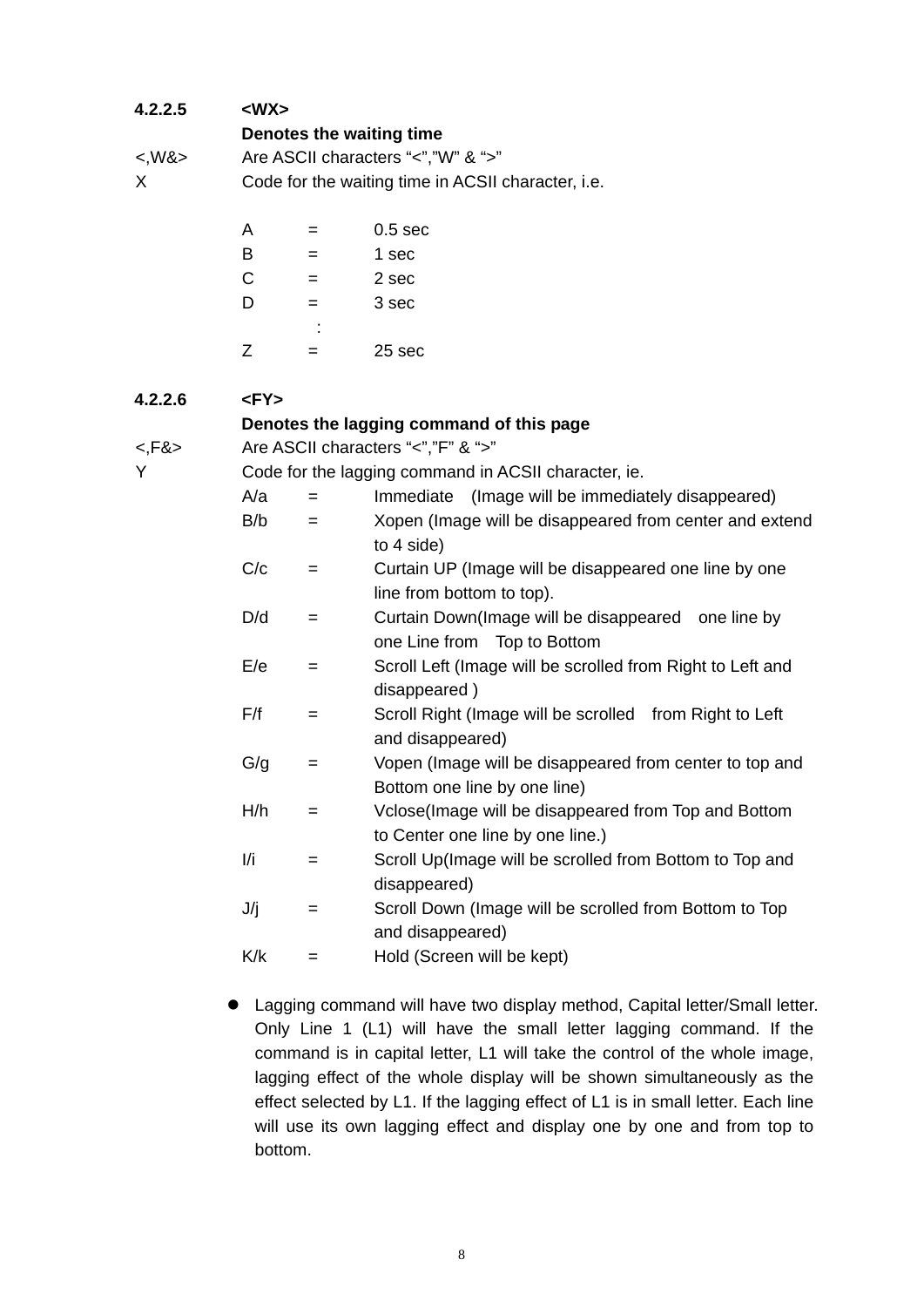# **4.2.2.7 ---Message---**

Contents message data of page including display data (ASCII 20H-7FH) and **<AX>** (Font code), **<BX>** (Bell code), **<CX>**(Color Code), <GXn> (Graphic Block), **<KX>**(Date & Time) and **<UXX>** European Character.

| 4.2.2.7.1   | <ax></ax>                                    |                                    |                                               |    |     |                                                            |  |  |  |  |  |
|-------------|----------------------------------------------|------------------------------------|-----------------------------------------------|----|-----|------------------------------------------------------------|--|--|--|--|--|
|             | Denotes the Font of the following characters |                                    |                                               |    |     |                                                            |  |  |  |  |  |
| <,A&>       |                                              | Are ASCII characters "<","A" & ">" |                                               |    |     |                                                            |  |  |  |  |  |
| X           |                                              | Code for the Font, ie.             |                                               |    |     |                                                            |  |  |  |  |  |
|             | A                                            | $=$                                | 5X7 (Normal size)                             |    |     |                                                            |  |  |  |  |  |
|             | B                                            | $=$                                | (Bold size)<br>6X7                            |    |     |                                                            |  |  |  |  |  |
|             | C                                            | $=$                                | 4X7 (Narrow size)                             |    |     |                                                            |  |  |  |  |  |
|             | D                                            | $=$                                |                                               |    |     | 7X13 (Large size) (for 16 pixel height or more LED display |  |  |  |  |  |
|             |                                              |                                    | only.)                                        |    |     |                                                            |  |  |  |  |  |
|             | Е                                            | $=$                                |                                               |    |     | 5X8 (Long Size, only for height more than 7 pixels)        |  |  |  |  |  |
| 4.2.2.7.2   | $<$ BX $>$                                   |                                    |                                               |    |     |                                                            |  |  |  |  |  |
|             |                                              |                                    | Enable the Bell and denotes the duration      |    |     |                                                            |  |  |  |  |  |
| <, B&&>     |                                              |                                    | Are ASCII characters "<","B" & ">"            |    |     |                                                            |  |  |  |  |  |
| X           |                                              |                                    | Duration of the Bell, ie.                     |    |     |                                                            |  |  |  |  |  |
|             | A                                            | $=$                                | 0.5 <sub>sec</sub>                            |    |     |                                                            |  |  |  |  |  |
|             | B                                            | $=$                                | 1 sec                                         |    |     |                                                            |  |  |  |  |  |
|             | $\mathsf{C}$                                 | $=$                                | 1.5 <sub>sec</sub>                            |    |     |                                                            |  |  |  |  |  |
|             |                                              |                                    |                                               |    |     |                                                            |  |  |  |  |  |
|             | Z                                            | $=$                                | 13sec                                         |    |     |                                                            |  |  |  |  |  |
| 4.2.2.7.3   |                                              |                                    |                                               |    |     |                                                            |  |  |  |  |  |
|             |                                              |                                    | Denotes the Color of the following characters |    |     |                                                            |  |  |  |  |  |
| $<$ ,C& $>$ |                                              |                                    | Are ASCII characters "<","C" &" >"            |    |     |                                                            |  |  |  |  |  |
| X           |                                              |                                    | Color for the characters, i.e.                |    |     |                                                            |  |  |  |  |  |
|             | A                                            | $=$                                | Dim Red                                       | B  | $=$ | Red                                                        |  |  |  |  |  |
|             | C                                            | $=$                                | <b>Bright Red</b>                             | D  | $=$ | Dim Green                                                  |  |  |  |  |  |
|             | Е                                            | $=$                                | Green                                         | F. | $=$ | <b>Bright Green</b>                                        |  |  |  |  |  |
|             | G                                            | $=$                                | Dim Orange                                    | H  | $=$ | Orange                                                     |  |  |  |  |  |
|             | L                                            | $=$                                | <b>Bright Orange</b>                          | J  | $=$ | Yellow                                                     |  |  |  |  |  |
|             | K                                            | $=$                                | Lime                                          | L  | $=$ | <b>Inversed Red</b>                                        |  |  |  |  |  |
|             | M                                            | $=$                                | Inversed Green N                              |    | $=$ | <b>Inversed Orange</b>                                     |  |  |  |  |  |
|             | P                                            | $=$                                | Red on Dim Green                              | Q  | $=$ | Green on Dim Red                                           |  |  |  |  |  |
|             | R                                            | $=$                                | R/Y/G                                         | S  | $=$ | Rainbow                                                    |  |  |  |  |  |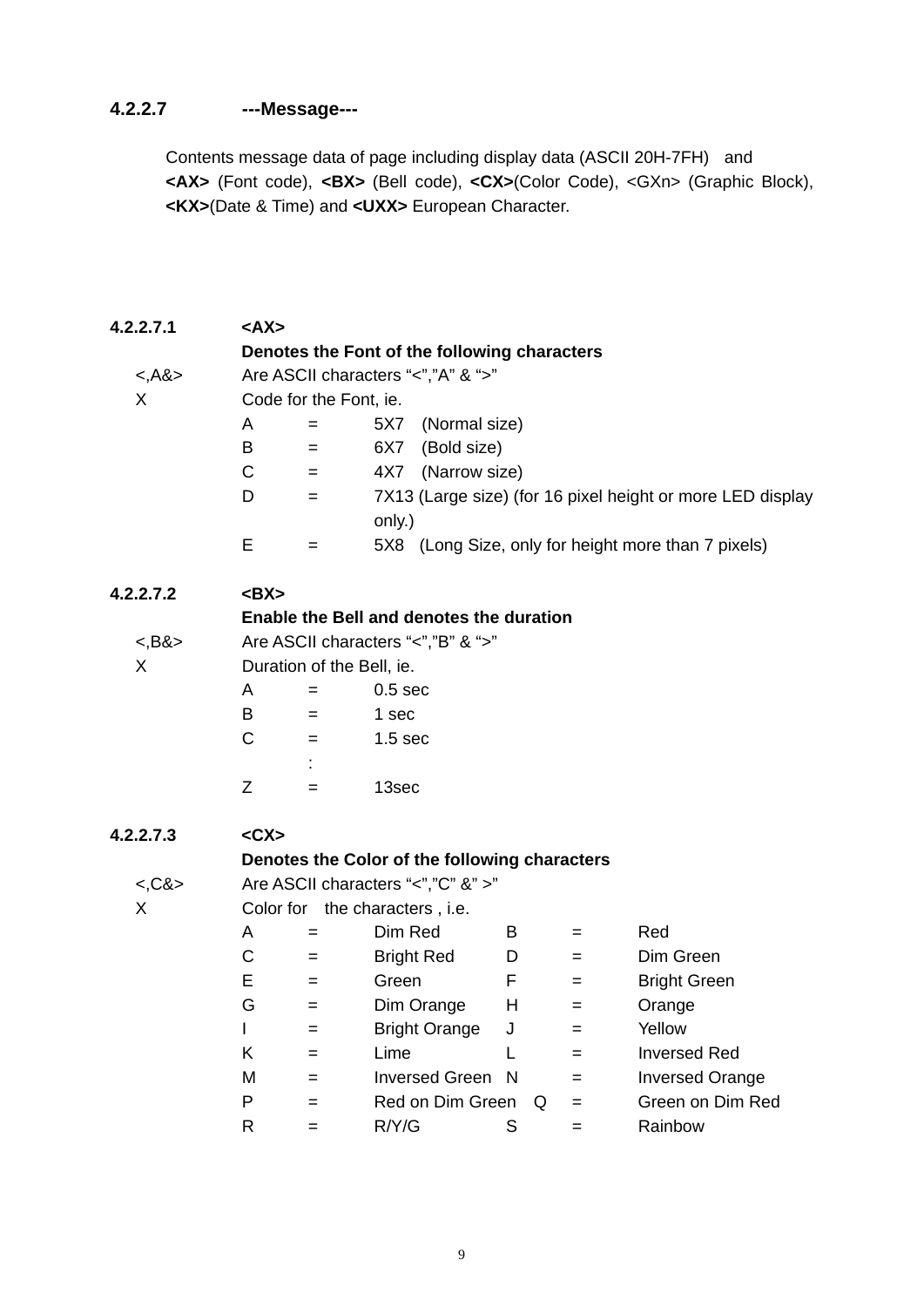| 4.2.2.7.4   | <gxn></gxn>                              |                                                   |              |                                                                                                 |  |  |  |
|-------------|------------------------------------------|---------------------------------------------------|--------------|-------------------------------------------------------------------------------------------------|--|--|--|
|             | Denotes the Graphic Block to be inserted |                                                   |              |                                                                                                 |  |  |  |
| <,68>       |                                          | Are ASCII characters "<","G" & ">"                |              |                                                                                                 |  |  |  |
| X           | Graphic page to be inserted, i.e.        |                                                   |              |                                                                                                 |  |  |  |
|             | A                                        | $=$                                               | Page A       |                                                                                                 |  |  |  |
|             | B                                        | $=$                                               | Page B       |                                                                                                 |  |  |  |
|             |                                          |                                                   |              |                                                                                                 |  |  |  |
|             | P                                        | $=$                                               | Page P       |                                                                                                 |  |  |  |
| n           |                                          | Graphic block (32X8 pixels) no. in a Graphic Page |              |                                                                                                 |  |  |  |
| 1<br>$=$    | <b>Block</b>                             | 1                                                 |              |                                                                                                 |  |  |  |
|             | 2                                        | $=$                                               | <b>Block</b> | 2                                                                                               |  |  |  |
|             | 8                                        | $=$                                               | <b>Block</b> | 8                                                                                               |  |  |  |
| 4.2.2.7.5   | $<$ KX $>$                               |                                                   |              |                                                                                                 |  |  |  |
|             |                                          |                                                   |              | Denotes the Date or Time to be inserted                                                         |  |  |  |
| $<,$ K& $>$ | Are ASCII characters "<","K" & ">"       |                                                   |              |                                                                                                 |  |  |  |
| X           |                                          |                                                   |              | Date or Time to be inserted, i.e.                                                               |  |  |  |
|             | D                                        | $=$                                               |              | Date in format [DD/MM/YY]                                                                       |  |  |  |
|             | T                                        | $=$                                               |              | Where DD=Date, MM=Month & YY=Year<br>Time in format [hh:mm]<br>Where $hh =$ Hour & $mm =$ month |  |  |  |

| 4.2.2.7.6  | <uxx></uxx>                                                   |
|------------|---------------------------------------------------------------|
|            | Denotes the European characters                               |
| $<$ C& $>$ | Are ASCII characters "<","U" & ">"                            |
| xх         | Denotes European Character no. from ASCII character 00 to 7F. |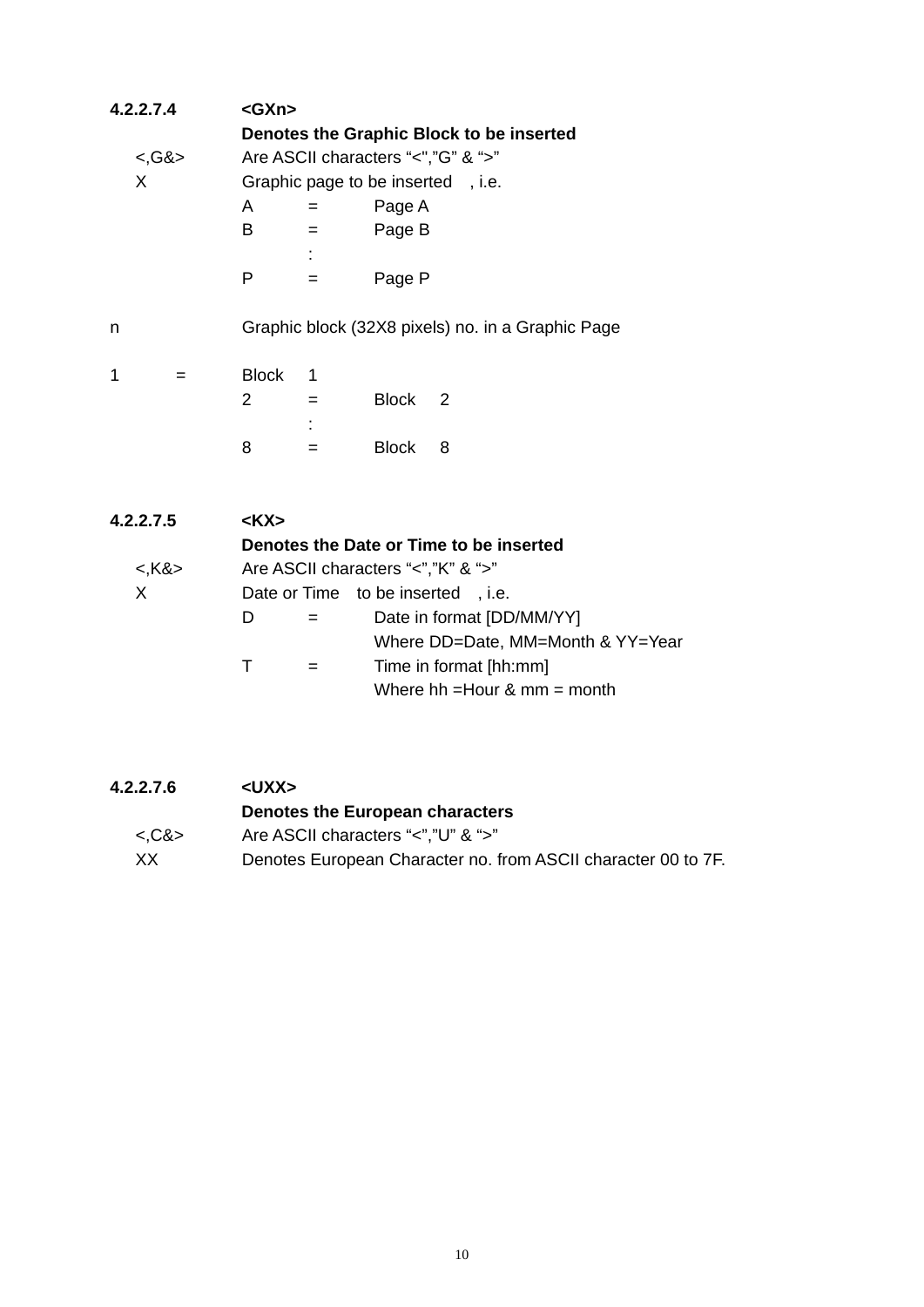| $\overline{\epsilon}$ U00                           | $\uparrow$ <sub>U01</sub>                              | $\mathbf{\Psi}$ U02                                                                           | $U$ 03                                           | U04                                               | U <sub>05</sub>                               | U06                                              | $U$ 07                                                              |
|-----------------------------------------------------|--------------------------------------------------------|-----------------------------------------------------------------------------------------------|--------------------------------------------------|---------------------------------------------------|-----------------------------------------------|--------------------------------------------------|---------------------------------------------------------------------|
| $\overline{\mathbf{I}^{\top}}_{U08}$                | U <sub>09</sub>                                        | $T_{\text{U0A}}$                                                                              | U0B                                              | $+$ UOC                                           | $\mathbf{I}_{\text{UOD}}$                     | $\Gamma$ UOE                                     | $U0F$                                                               |
| U10                                                 | U11                                                    | $\blacksquare$ U12                                                                            | U13                                              | $\alpha$ <sub>U14</sub>                           | $\overline{\beta}$ <sub>U15</sub>             | $\Gamma_{U16}$                                   | $\Pi_{\mathrm{U17}}$                                                |
| $\boldsymbol{\Sigma}$ $_{\text{U18}}$               | $\mathbf{G}$ U19                                       | $\pmb{\mu}$ $_{\text{U1A}}$                                                                   | $T_{U1B}$                                        | $\overline{\Phi}_{\rm U1C}$                       | $\overline{\mathbf{w}}_{\text{UID}}$          | $\overline{\mathbf{R}}_{\text{UIE}}$             | $\overline{\boldsymbol{\delta}}_{\text{UIF}}$                       |
| $\omega$ U <sub>20</sub>                            | $\lambda$ U21                                          | $\bullet$ $_{U22}$                                                                            | $\overline{\mathbf{E}}$ U23                      | $\overline{\mathbf{b}}$ $_{\text{U24}}$           | $\frac{11}{25}$                               | $\rightarrow$ U <sub>26</sub>                    | ←<br>$-U27$                                                         |
| $L$ U28                                             | $\textcircled{\scriptsize{1}}_{\text{U29}}$            | Ы<br>U2A                                                                                      | $\frac{d}{dx}$ U <sub>2B</sub>                   | $E_{U\underline{2C}}$                             | $\bigcap_{U2D}$                               | $\hbox{\sf B}_{\ensuremath{\mathrm{U2E}}}$       | $\mathop{\hbox{\rm I\mskip-4.4mu E}}\nolimits_{\rm U2F}$            |
| $\mathbf{\xi}$ <sub>U30</sub>                       | $\pm$ U31                                              | $\overline{2}$ <sub>U32</sub>                                                                 | 3.<br>U33                                        | $\boldsymbol{\Sigma}_{\text{U34}}$                | $\ddot{\mathbf{v}}$ <sub>U35</sub>            | $\blacksquare$                                   | $\overline{\text{ce}}$ <sub>U37</sub>                               |
| $\mathbf{\check{S}}_{\mathbf{U}38}$                 | $\overline{1}$ U39                                     | $\overline{\textbf{o}}_{\text{U3A}}$                                                          | $\overline{\underline{\mathbf{C}}}_{U3B}$        | $\mathbf{k}_{\text{U3C}}$                         | $\mathbf{z}_{\text{u}}$                       | $\pmb{\mathsf{H}}$ U3E                           | $\pmb{\dot{z}}$ U3F                                                 |
| $\overline{\mathbf{h}}_{U40}$                       | $\mathbf{A}_{U41}$                                     | $\overline{\hat{\mathbf{H}}_{U42}}$                                                           | nr.<br>$\ddot{\mathbf{H}}_{U43}$                 | п.<br>$\overline{H}$ U44                          | $\overline{\mathbf{A}}_{U45}$                 | $\textbf{f}_{\mathrm{U46}}$                      | $\boldsymbol{\mathbf{\mathbb{G}}}_{\ensuremath{\text{U47}}\xspace}$ |
| $\overline{\mathbf{\dot{E}}}_{U48}$                 | $\dot{\mathbf{E}}_{\mathrm{U49}}$                      | $\overline{\mathbf{E}}_{\text{U4A}}$                                                          | $\bar{E}_{U4B}$                                  | $\mathbf{\dot{I}}$ U4C                            | $\overline{\mathbf{i}}$ U4D                   | $\overline{\mathbf{I}}$ $_{\text{U4E}}$          | 1<br>U4F                                                            |
| $\mathbf{P}_{\textrm{U50}}$                         | $\overline{\widetilde{\bm{N}}}_{U51}$                  | $\overline{\mathbf{0}}_{\mathrm{U52}}$                                                        | $\bar{\bm{0}}_{\text{U53}}$                      | $\overline{\mathbf{0}}_{\text{\tiny U54}}$        | $\overline{\mathbf{\tilde{0}}}_{\text{U55}}$  | $\overline{\mathbf{0}}_{\text{U56}}$             | $\overline{\check{\mathbf{Z}}}_{\text{\tiny U57}}$                  |
| $\pmb{\mathsf{H}}_{\text{U58}}$                     | $\overline{\mathbf{\tilde{U}}}_{\text{U59}}$           | $\overline{\overline{\overline{\mathbf{U}}}}_{\mathrm{U}\underline{5}\underline{\mathrm{A}}}$ | $\overline{\textbf{U}}_{\text{U5B}}$             | $\overline{\overline{\mathbf{U}}_{\mathrm{USC}}}$ | $\overline{\dot{\Psi}}_{\mathrm{U5D}}$        | $\mathbf{b}_{\text{U5E}}$                        | $\pmb{\mathsf{B}}_{\text{U5F}}$                                     |
| $\overline{\mathbf{a}}$ $_{\text{U\underline{60}}}$ | $\mathbf{\dot{a}}_{\text{U6}}$                         | $\overline{\mathbf{a}}_{U62}$                                                                 | $\overline{\mathbf{a}}_{\underline{\text{U63}}}$ | $\overline{\mathbf{a}}_{\mathrm{U64}}$            | $\overline{\mathbf{a}}_{\mathrm{U65}}$        | $\mathbf{d} \mathbf{e}_{\text{U66}}$             | $\boldsymbol{\mathsf{G}}_{\underline{\mathrm{U67}}}$                |
| $\overline{\mathbf{P}_{U68}}$                       | $\bar{\mathbf{e}}_{U69}$                               | $\overline{\mathbf{e}}_{\text{U6A}}$                                                          | $\mathbf{e}_{\text{\tiny{U6B}}}$                 | $\overline{\mathbf{1}}_{\text{U6C}}$              | $\bar{\mathbf{1}}_{\text{U6D}}$               | $\boldsymbol{\hat{1}}_{\text{U$                  | $\mathbf{I}_{\text{U6F}}$                                           |
| $\boldsymbol{\eth}$ $_{\mathrm{U70}}$               | $\overline{\widetilde{\textbf{n}}}_{\text{\tiny U71}}$ | $\overline{\mathbf{b}}_{\text{U72}}$                                                          | $\overline{\mathbf{0}}_{\text{U73}}$             | $\overline{\mathbf{a}}_{\text{\tiny U74}}$        | $\overline{\mathbf{a}}_{\text{\tiny U25}}$    | $\overline{\mathbf{0}}_{\text{U}\underline{76}}$ | $\frac{1}{1}$ U77                                                   |
| $\vec{p}$ <sub>U78</sub>                            | $\overline{\mathbf{u}}_{\text{U79}}$                   | $\overline{\tilde{\mathbf{u}}}_{\text{U7A}}$                                                  | $\overline{\hat{\bm{u}}}_{\text{U7B}}$           |                                                   | $\overline{\dot{\mathbf{y}}}_{_\mathrm{U7D}}$ | $\mathbf{P}_{\text{U7E}}$                        | $\mathbf{y}_{U\text{ZF}}$                                           |

| 4.2.2.7.7       | $<$ NXX $>$                                                                         |
|-----------------|-------------------------------------------------------------------------------------|
|                 | Denotes the Column location of the message                                          |
| $<$ , $C&>$     | Are ASCII characters "<","N" & ">"                                                  |
| XХ              | Denotes Starting location of the MESSAGE in a row                                   |
|                 | ASCII character 00 to FF                                                            |
|                 | The Location will be re-defined if another <nxx> is met</nxx>                       |
|                 | e.g. <n00> TEST -&gt; Message 'TEST' will be displayed on the most</n00>            |
| left hand side. |                                                                                     |
| TEST            |                                                                                     |
|                 | e.g. <n1f> TEST    -&gt; Message 'TEST' will be display on 31 pixel from Left</n1f> |
|                 |                                                                                     |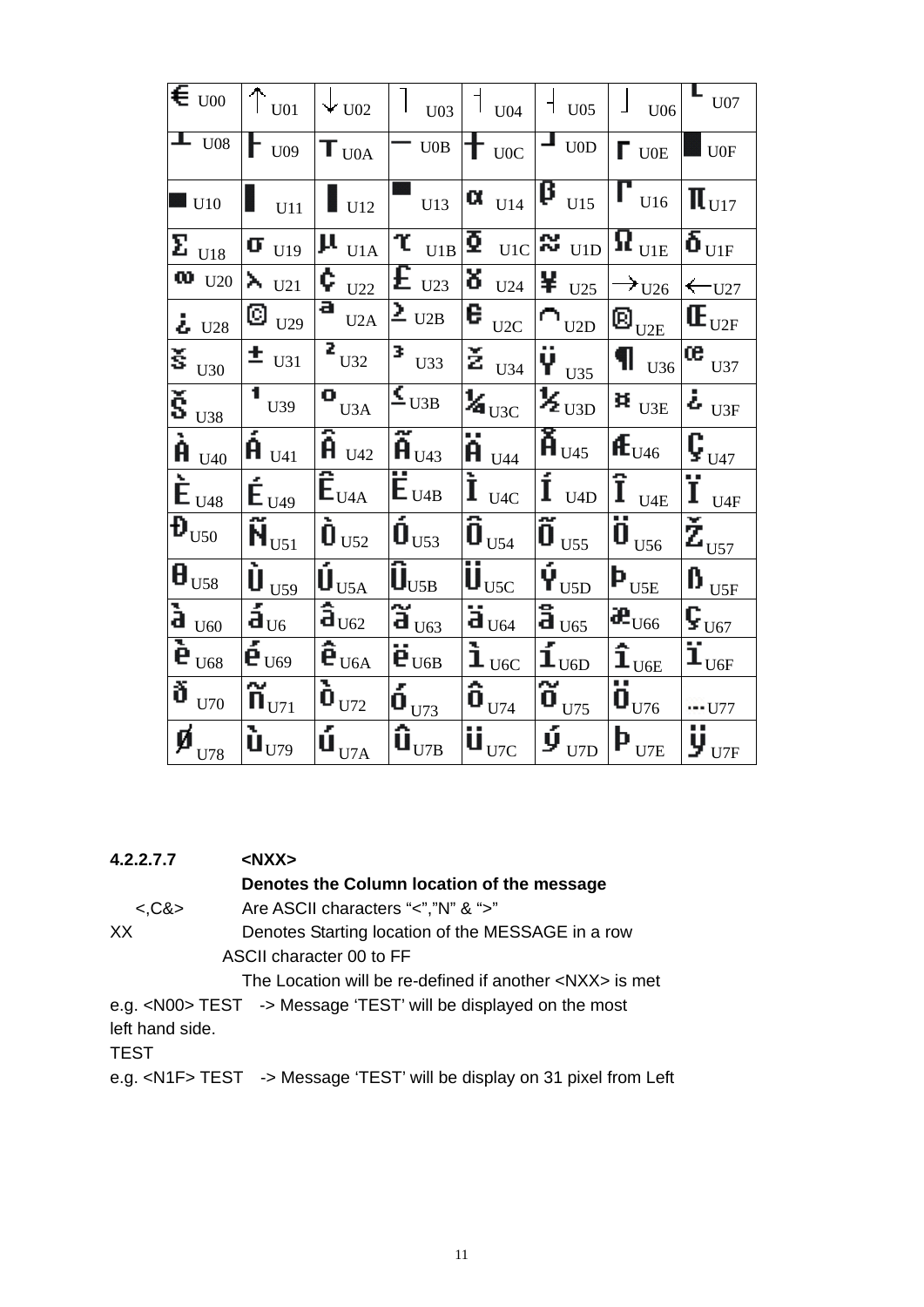**4.2.3 Sending Schedule <Tn>** 

**<Tn> YYMMDDHHmm** *YYMMDDHHmm* **..PPP…**

| <tn></tn>    | Denotes the code for Sending schedule                                  |
|--------------|------------------------------------------------------------------------|
| $-5, 7, 8 >$ | Are ASCII characters "<","T"& ">"                                      |
| n.           | Denotes the schedule no. form A-E                                      |
| YY           | Denotes the Schedule starting Year                                     |
|              | Values are two ASCII character from 00-99                              |
| МM           | Denotes the schedule starting Month                                    |
|              | Value are two ASCII character from 01-12, 1= January and 12=December   |
| DD           | Denotes the schedule starting Day                                      |
|              | Values are two ASCII character from 00-31                              |
| HH           | Denotes the schedule starting Hour                                     |
|              | Values are two ASCII character from 00-23                              |
| mm           | Denotes the schedule starting Minute                                   |
|              | Values are two ASCII character from 00-59                              |
| YY           | Denotes the Schedule ending Year                                       |
|              | Values are two ASCII character from 00-99                              |
| MМ           | Denotes the schedule ending Month                                      |
|              | Value are two ASCII character from 01-12, 1= January and 12=December   |
| DD           | Denotes the schedule ending Day                                        |
|              | Values are two ASCII character from 00-31                              |
| HH.          | Denotes the schedule ending Hour                                       |
|              | Values are two ASCII character from 00-23                              |
| mm           | Denotes the schedule ending Minute                                     |
|              | Values are two ASCII character from 00-59                              |
| $$ PPP $$    | Denotes Page no. A-Z in this schedule, Total there could have 31 pages |
|              | inside one schedule. Sequence of the pages could be random and same.   |

\*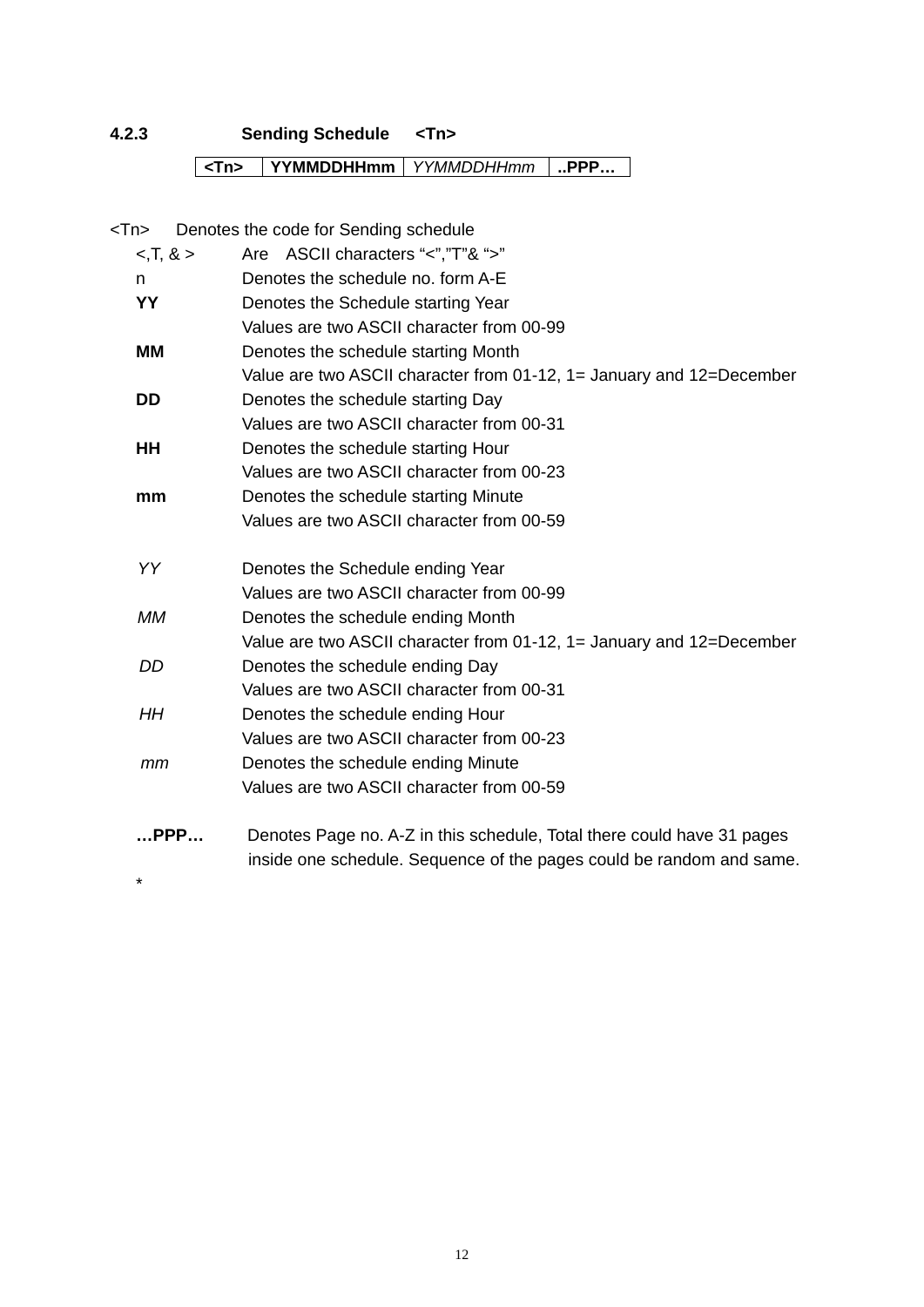| 4.2.4        |              |                        | Send Graphic Block < GXn>          |                                                   |
|--------------|--------------|------------------------|------------------------------------|---------------------------------------------------|
|              | <gxn>∣</gxn> |                        | Graphic Data                       |                                                   |
| <gxn></gxn>  |              |                        |                                    | Denotes the code for Sending schedule             |
| $<$ , G& $>$ |              |                        | Are ASCII characters "<","G" & ">" |                                                   |
| X            |              | Graphic page no., i.e. |                                    |                                                   |
|              | A            | $=$                    | Graphic A                          |                                                   |
|              | в            | $=$                    | Graphic B                          |                                                   |
|              |              |                        |                                    |                                                   |
|              | Р            |                        | Graphic P                          |                                                   |
| n            |              |                        |                                    | Graphic block (32X8 pixels) no. in a Graphic Page |
|              | 1            |                        | <b>Block</b>                       | 1                                                 |
|              | 2            | $=$                    | Block                              | - 2                                               |
|              |              |                        |                                    |                                                   |
|              | 8            |                        | Block                              | 8                                                 |

Each Graphic Block built by 4 8x8 dots units Sequence of data is shown below.

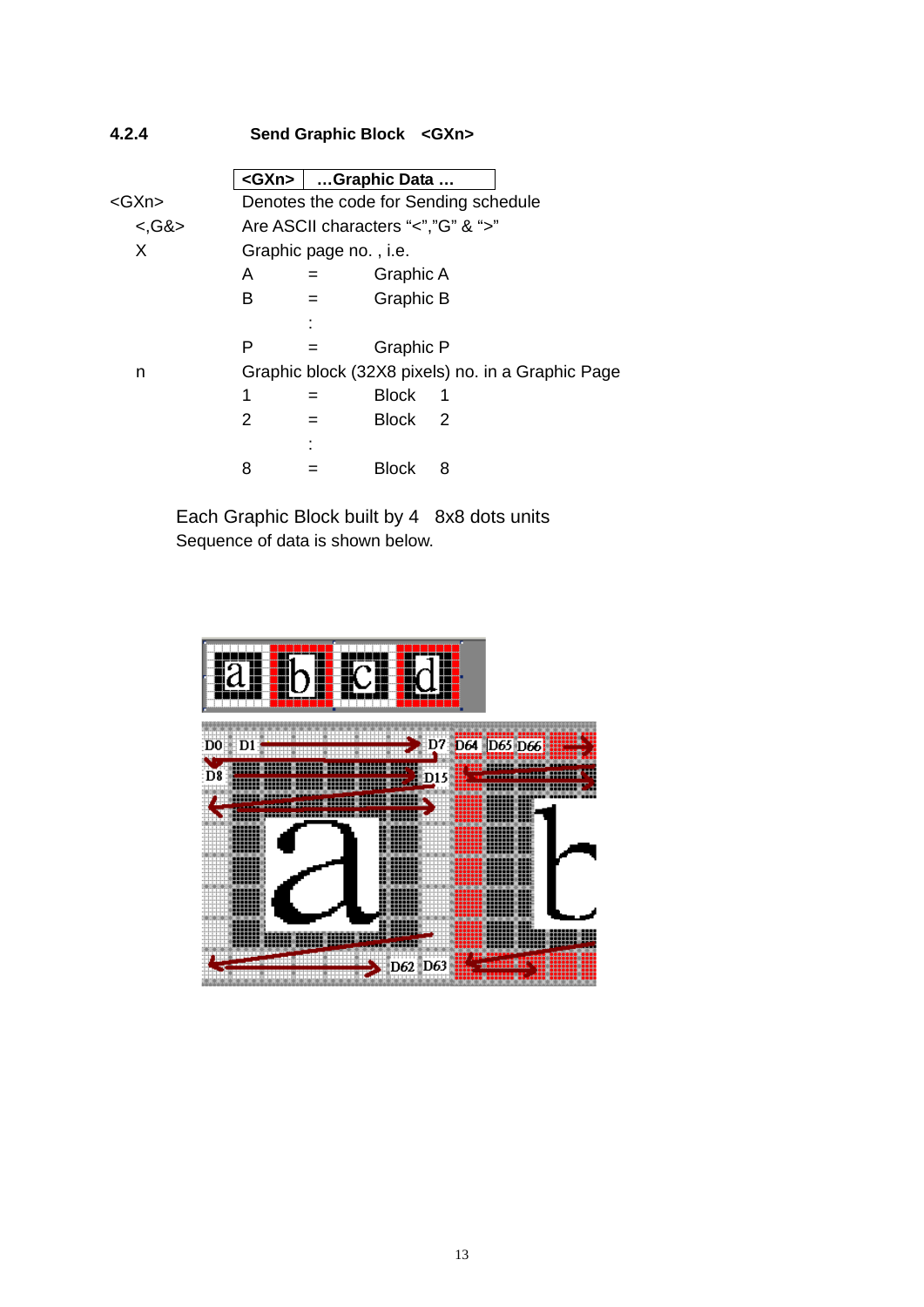#### Graphic data mapping

```
Graphic Pixels : D0,D1,D2,…D255, 
Four Pixel is represented by 1 Byte. 
Byte 1 = D0..D3
Byte 2 = D4..D7
Byte 3 = D8..D11
: 
: 
Byte 63 = D252..256
```
Structure of each Data : Each Pixel composite by 2 bit MSB is the most Left Bit

e.g. the first dot is RED, the second dot is GREEN, the third dot is yellow and the forth dot is black.

```
Data = 10,01,11,00 | | | | 
         | | | - Black 
         | | ----- Yellow 
         | --------- GREEN 
         ------------ RED
```
After you have sent the graphic block. You should insert the Graphic block label into the Message to display it.

e.g. to display a single graphic block <GA1> on Line one and immediately appear and normal stay for 1 second and then disappear immediately

<ID01><L1><PA><FA><MA><WC><FA><GA1>XX<E>

where XX is the checksum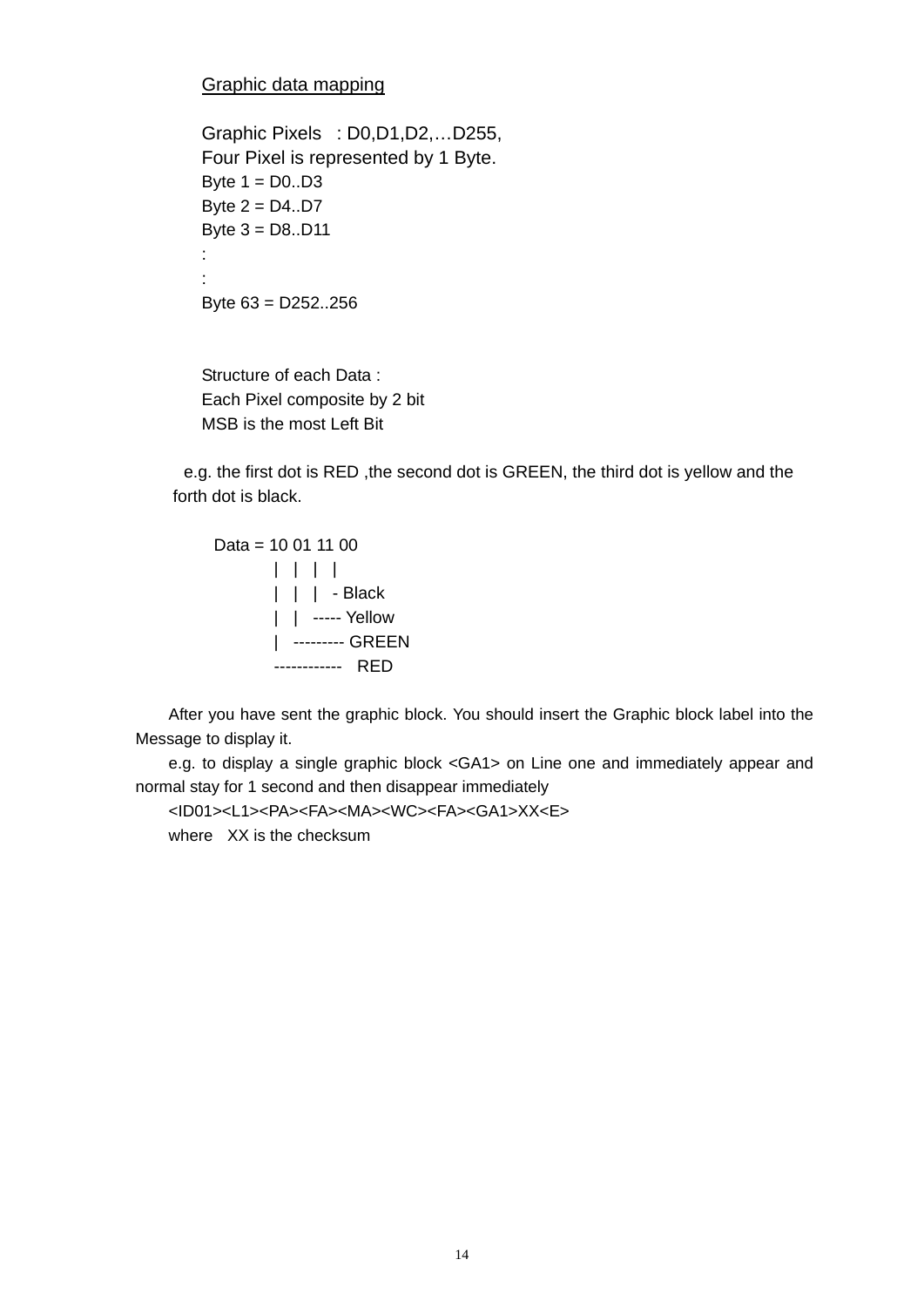### **Delete**

To Delete a Page, a Schedule or all contents

# **4.2.5.1 Delete Page <DLXPn>**

| Format:          | <dlxpn></dlxpn>      |                             |                        |                                                                   |
|------------------|----------------------|-----------------------------|------------------------|-------------------------------------------------------------------|
| <dlxpn></dlxpn>  |                      |                             |                        | Denotes the command for Delete a Line in a page                   |
| $<$ ,D,L,P& $>$  |                      |                             |                        | Are ASCII characters "<","D","L","P" & ">"                        |
| X                |                      |                             |                        | The Line number that will be deleted in ASCII character, i.e.     |
|                  | $\mathbf{1}$         | $=$                         | Line<br>$\overline{1}$ |                                                                   |
|                  | $\overline{2}$       | $=$                         | Line <sub>2</sub>      |                                                                   |
|                  |                      |                             |                        |                                                                   |
|                  | 8                    | $=$                         | Line                   | 8                                                                 |
| n                |                      |                             |                        | The Page number that will be deleted in ACSII character, i.e.     |
|                  | A                    | $=$                         | Page                   | A                                                                 |
|                  | B                    | $=$                         | Page                   | B                                                                 |
|                  |                      |                             |                        |                                                                   |
|                  | Z                    | $=$                         | Page                   | Z                                                                 |
| 4.2.5.2          |                      | Delete Schedule <dtn></dtn> |                        |                                                                   |
| Format:          | <dtn></dtn>          |                             |                        |                                                                   |
| $-DTn$           |                      |                             |                        | Denotes the command for Delete a Schedule                         |
| $<$ , D, T & $>$ |                      |                             |                        | Are ASCII characters "<","D","T" & ">"                            |
| n                |                      |                             |                        | The Schedule number that will be deleted in ACSII character, i.e. |
|                  | A                    | $=$                         | Page                   | A                                                                 |
|                  | B                    | $=$                         | Page                   | B                                                                 |
|                  |                      |                             |                        |                                                                   |
|                  | Е                    | $=$                         | Page                   | Е                                                                 |
| 4.2.5.3          | Delete All <d*></d*> |                             |                        |                                                                   |
| Format:          | $<$ D $^*$ >         |                             |                        |                                                                   |

<D\*> Denotes the command for Delete All the memory contents, including Pages, Schedules, Graphics pages & Default Run pages, The Display will be blanked

<,D, \* &> Are ASCII characters "<","D","\*" & ">"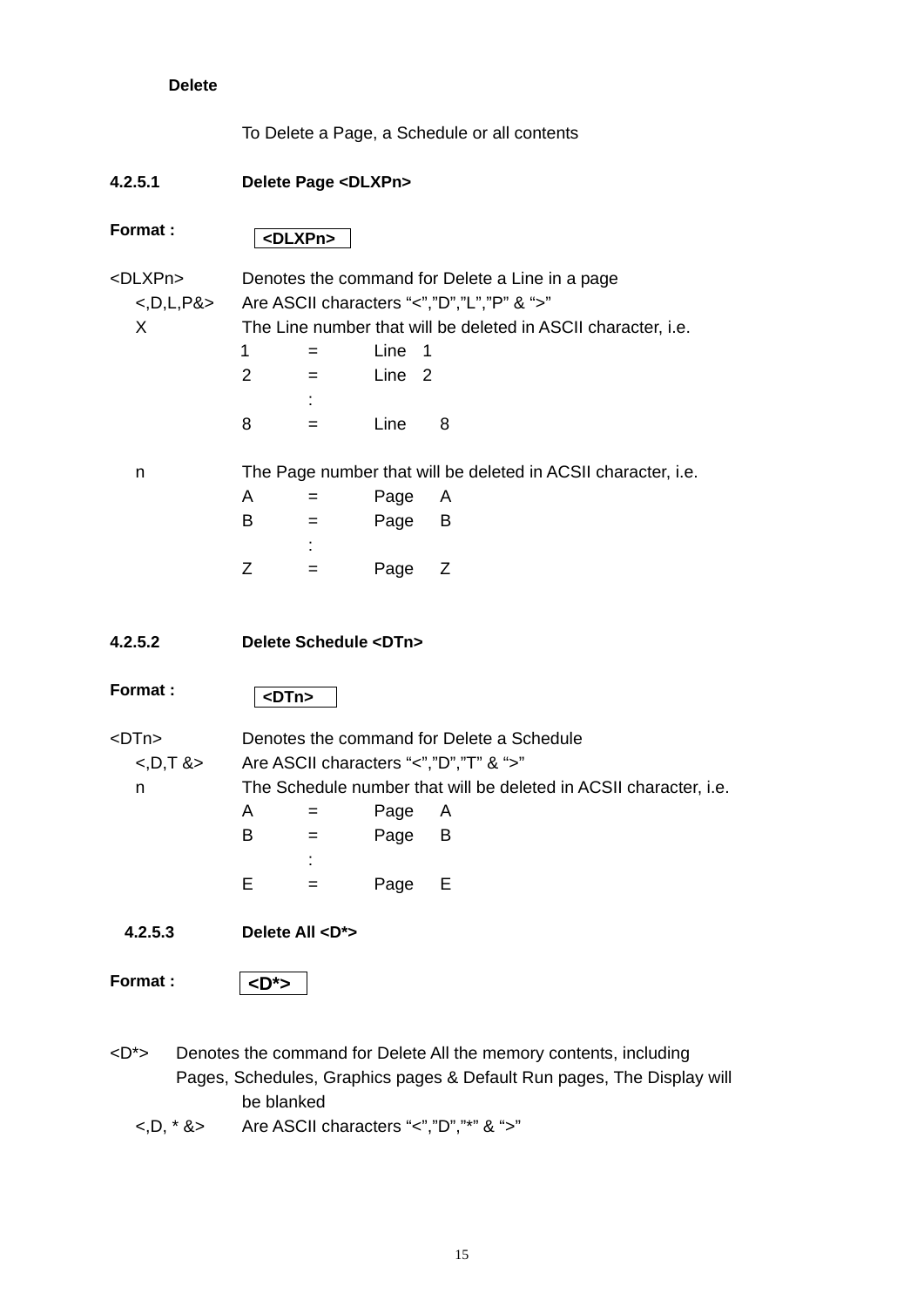# **4.2.6 Assign a default Run Page <RPn>**

| Format :            |                                                   | RPn                 |      |                                                                                                             |  |
|---------------------|---------------------------------------------------|---------------------|------|-------------------------------------------------------------------------------------------------------------|--|
| RPPn                |                                                   |                     |      | Denotes the command for assign a default run page, This page will be<br>shown if no any schedule is playing |  |
| $\leq$ , R, P & $>$ |                                                   |                     |      | Are ASCII characters "<","R","P" & ">"                                                                      |  |
| n                   | The Page no. that will be set as default run i.e. |                     |      |                                                                                                             |  |
|                     | A                                                 | $=$                 | Page | A                                                                                                           |  |
|                     | B                                                 | $=$                 | Page | B                                                                                                           |  |
|                     |                                                   | ٠<br>$\blacksquare$ |      |                                                                                                             |  |
|                     | Ζ                                                 |                     | Page | Ζ                                                                                                           |  |
|                     |                                                   |                     |      |                                                                                                             |  |

#### **4.2.7 Assign Display Brightness level <BX>**

| Format: |
|---------|
|---------|

| <bx><br/>Denotes the command for assign Display Brightness level</bx> |  |
|-----------------------------------------------------------------------|--|
|-----------------------------------------------------------------------|--|

<,B &> Are ASCII characters "<","B" & ">" X The Brightness level.

| Δ | $=$ | 100% |
|---|-----|------|

| R | $=$ | 75% |
|---|-----|-----|
| C | =   | 50% |
| D | $=$ | 25% |

#### **4.2.8 Change factory default European char table**

#### **Format: <Fsxy>…(8 bytes data)**

<Fsxy> denotes font size and character position in the European char table.

 $\langle$ F&> are ASCII characters ' $\langle$ ', 'F' and '>'

- s:  $A =$  Font 5(width)x7(height)
	- $B =$ Font 6x7

```
C= Font 4x7
```
.

xy: In the range from 00 to 3F

 Note: The beginning character position for changeable characters is <U40> in the table. xy=00 represents position <U40>,

xy=01 represents position <U41>, and so on.

 Following the <Fsxy> is 8 bytes character font data. The font data byte is aligned to the left. Each byte data is taken from left to right horizontally. If the font high is less than 8, the font data is padded with 00(Hexadecimal) up to 8 bytes data.